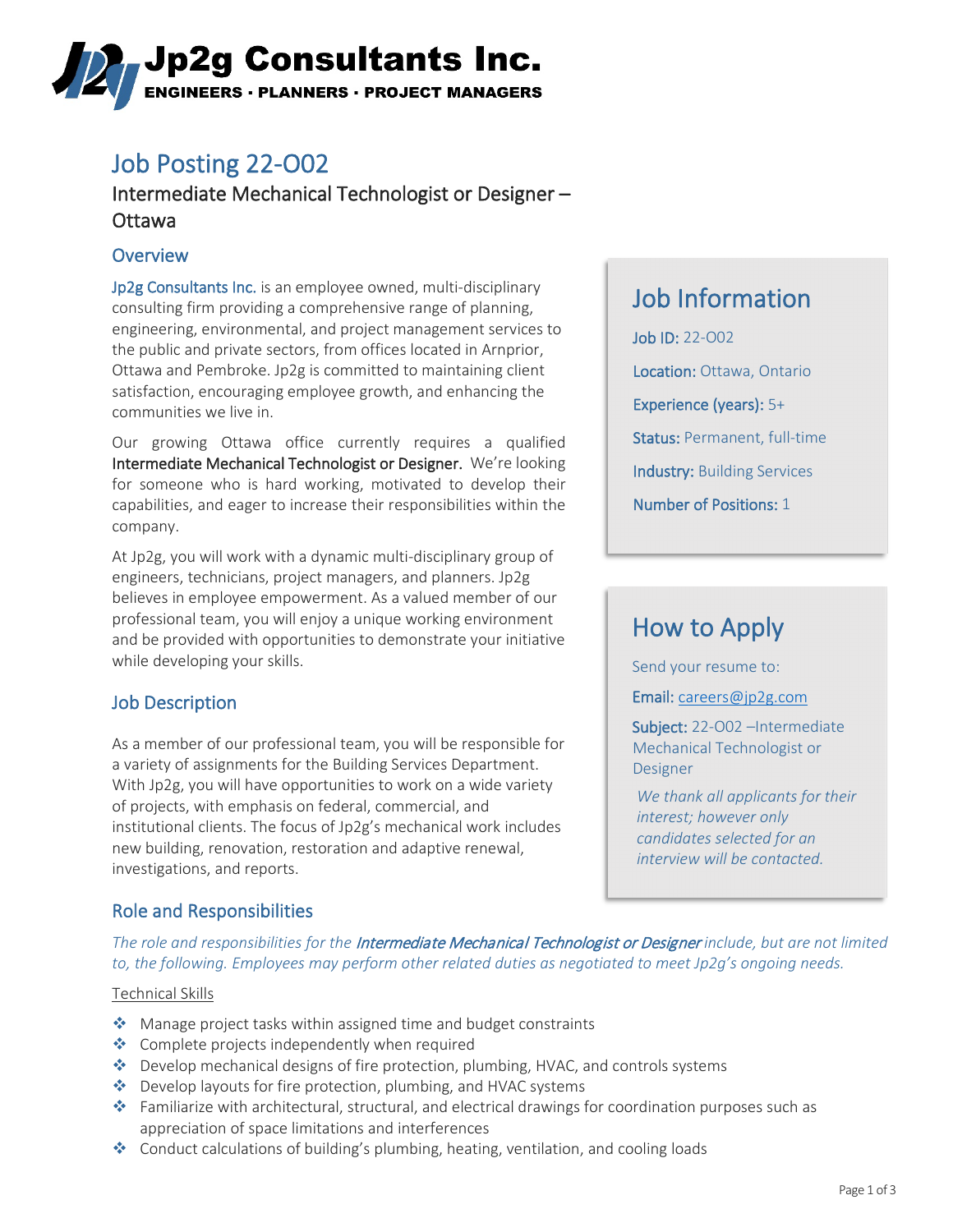## Job Posting 22-O02

### Intermediate Mechanical Technologist or Designer – Ottawa



- $\cdot$  Size ductwork and piping in accordance with the company's standards
- Develop details, sections, and layouts of mechanical rooms and service spaces
- Assist with preparation of mechanical concept reports, building condition assessment reports, and construction budgets
- \* Review shop drawings during construction, visit construction sites to review general conformance of mechanical designs, and prepare field observation reports to address construction progress and deficiencies
- Setup AutoCAD drawings as per the company's standard
- ◆ Prepare AutoCAD drawings from sketches, mark-ups, and/or design
- Upon completion, verify CAD drawings against such sketches to ensure accuracy of work
- \* Revit experience will be considered as an additional asset, though not a requirement for the position
- Maintain familiarity with current techniques, codes, and standards to sustain and improve technical skills
- Assist in researching new systems, resources, analytical processes, procedures, and working practices to identify and implement changes to increase efficiency, productivity, and overall profitability

#### Teamwork

- ◆ Work with a team of project managers, engineers, and technologists
- Assist mechanical engineers with project execution, design development, budget estimates, and coordination with other disciplines
- Attend co-ordination meetings with design team
- **Ensure proper coordination of documents with the other design disciplines**
- ◆ Coordinate with industry, other disciplines, and clients
- Build and maintain positive relationships with colleagues, other consultants, and key stakeholders to ensure projects run smoothly and to resolve concerns promptly and efficiently
- $\triangle$  Share expertise with colleagues and other offices

### Minimum Qualifications

- ◆ Diploma in Mechanical Engineering Technology, or equivalent
- 5+ years' experience in consulting or construction industry
- Valid driver's license
- **❖** Eligible to seek security clearances
- ISO 9001:2015 Fundamental training (provided by Jp2g)

#### **Qualifications**

- Ability to work in a complex and fast-paced team environment, dealing with multiple projects and clients
- Sound communication skills (oral and written)
- Strong sense of initiative and ability to prioritize tasks
- Strong desire to learn and for advancement and professional development
- Strong attention to details without losing sight of big picture
- ❖ Excellent problem-solving and decision-making skills
- ◆ Working knowledge of MS Office (Word, Excel, PowerPoint, etc.)
- **❖** Reliable vehicle access

### Compensation and Benefits

- Friday afternoons off year-round (36 hour/week)
- ❖ Group RSP planning opportunities
- ◆ Professional development and advancement opportunities